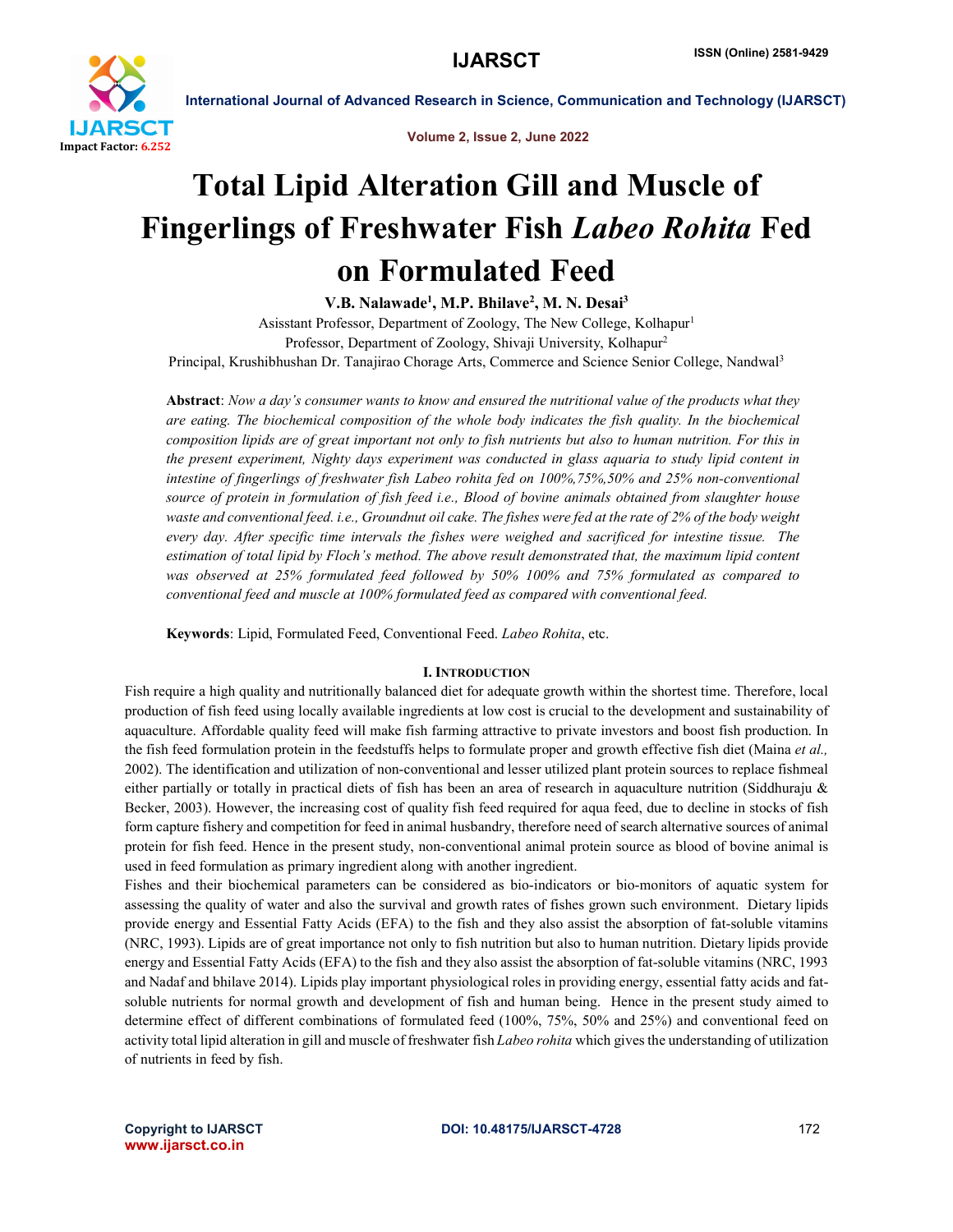

Volume 2, Issue 2, June 2022

# II. MATERIALS AND METHODS

# Formulation of Feed

In the present study, for formulation of fish feed, the non-conventional animal protein source such as blood of bovine animal (80gm) was taken along with ingredients like milk powder (60 gm), corn flour (20 gm) and eggs (70 gm) were added and mixed well. Agar powder (4 gm) was added as binding agent and turmeric (0.5gm) and garlic (1 gm) were added as antibiotics. Then the mixture was boiled and cooled at room temperature. After cooling cod liver oil (3.5 ml) was added. The vitamin mixture of vitamin B complex (1gm) and vitamin E (1ml) were added in the mixture. This mixture was kept under refrigeration for 12 hrs. After 12 hrs it was squeezed over polythene sheet and then dried at room temperature for 24 hrs. The dried nodules were crushed into small pellets. The nodules were sun dried to avoid fungal infection. Finally, it was weighted and stored in the bottle. Following the above procedure all the feeds were formulated in the percentage composition of 25% (blood 25%+groundnut oil cake 75%), 50% (blood 50%+ groundnut oil cake 50%),75% (blood 75% + groundnut oil cake 25%),100% formulated (100% blood) and 100% conventional (100% groundnut oil cake). (Bhilave *et al.,* 2010)

# Experimental Protocol:

The fingerlings of freshwater fish *Labeo rohita* measuring about 4 to 5 cm in length were obtained from the Fish Seed Rearing Centre, Rankala, Dist. Kolhapur, unit of Department of Fisheries, Government of Maharashtra. After obtaining them, they were brought to the laboratory and acclimatized in rectangular glass aquaria of 36x12" with 60 liters capacity containing aerated water for seven days. During acclimatization adequate aeration was maintained and temperature was maintained from 280C to 300C. The fishes which survived during acclimatization were distributed randomly into five aquaria (10 in each) and labeled as per the feed combination. They were fed at the rate of 2% of total body weight. The feeding was done once in a day. The body weights and lengths were recorded at each time interval i.e.,30, 45, 60, 75 and 90 days throughout the experimental period respectively.

# Biochemical Studies:

After time intervals of 30,45,60,75 and 90 days fingerlings of fishes were taken, weighed and scarified for tissues like gill and muscle. The tissues were quickly excised and cleaned off extraneous material, weighed and used for biochemical estimation like total lipid by Barnes and Blackstock (1973). The mean value was calculated and expressed in mg/100 mg of tissue.

### III. RESULTS AND DISCUSSION

Table 1: Total lipid content from muscle of freshwater fish *Labeo rohita* fed on Conventional sand Formulated feed.

| Sr.<br>$\bf No$ | <b>Days</b> | <b>Conventional</b><br>Feed | <b>Formulated feed</b>        |                               |                               |                               |  |  |
|-----------------|-------------|-----------------------------|-------------------------------|-------------------------------|-------------------------------|-------------------------------|--|--|
|                 |             |                             | $100\%$                       | 75%                           | 50%                           | 25%                           |  |  |
| -1              | 30 days     | $1.39\pm0.10$               | $1.64 \pm 0.06$ <sup>ns</sup> | $1.65 \pm 0.06$ <sup>ns</sup> | $1.71 \pm 0.12*$              | $1.46 \pm 0.17$ <sup>ns</sup> |  |  |
| $\mathbf{2}$    | 45 days     | $1.54\pm0.16$               | $2.15 \pm 0.11*$              | $1.48 \pm 0.22$ <sup>ns</sup> | $2.63 \pm 0.11$ ***           | $1.45 \pm 0.23$ <sup>ns</sup> |  |  |
| 3               | 60 days     | $1.70 \pm 0.13$             | $1.45 \pm 0.23$ <sup>ns</sup> | $2.46 \pm 0.15**$             | $1.73 \pm 0.16$ <sup>ns</sup> | $2.07 \pm 0.18$ <sup>ns</sup> |  |  |
| 4               | 75 days     | $3.43\pm0.12$               | $3.29 \pm 0.06$ <sup>ns</sup> | $2.11\pm0.16**$               | $3.02 \pm 0.69$ ns            | $3.72 \pm 0.35$ <sup>ns</sup> |  |  |
| 5               | 90 days     | $3.52 \pm 0.23$             | $4.24 \pm 0.58**$             | 3.94 $\pm$ 0.08 <sup>ms</sup> | $3.81 \pm 0.28$ <sup>ns</sup> | $4\pm 0.17$ <sup>ns</sup>     |  |  |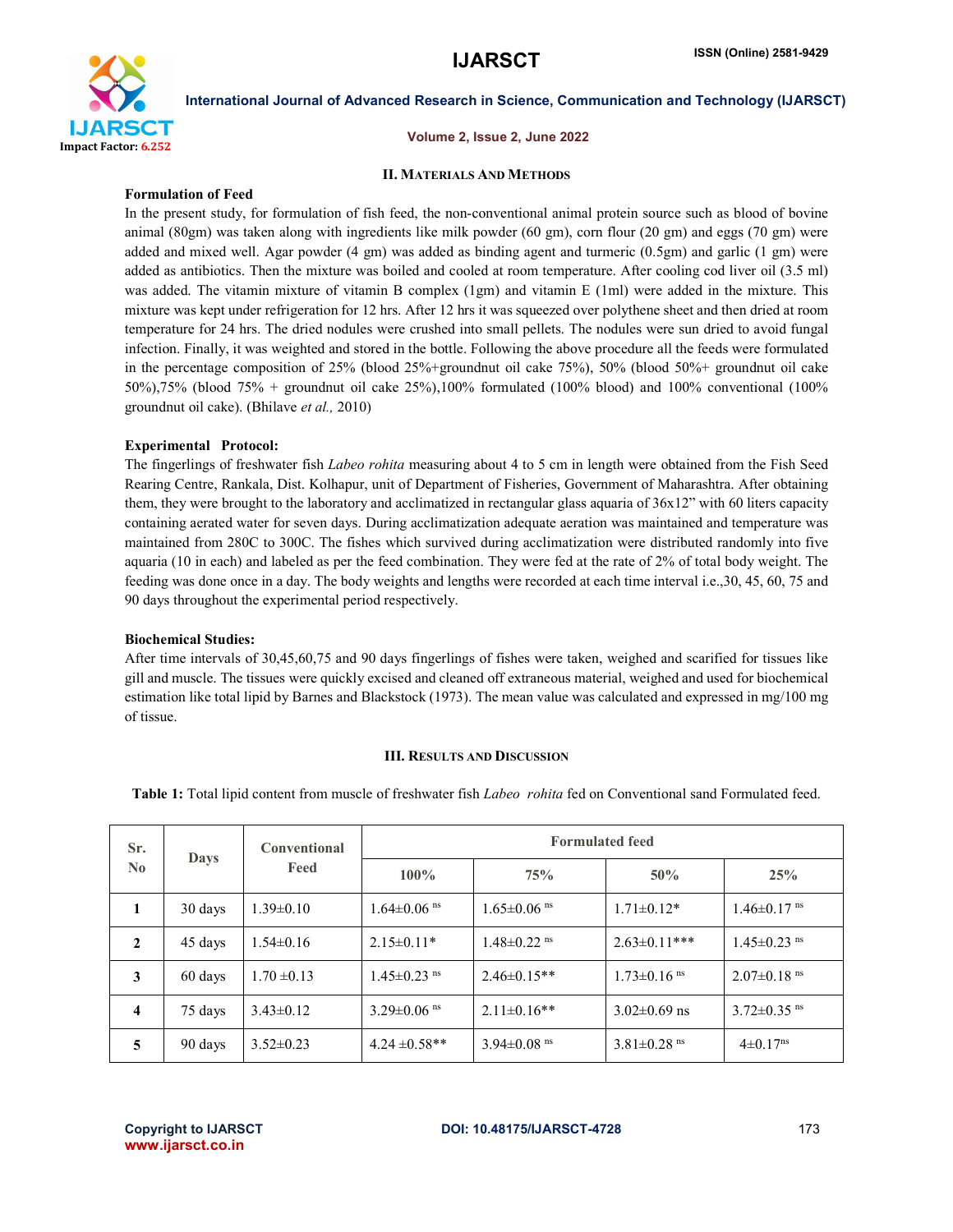

## Volume 2, Issue 2, June 2022



Value expressed is mean of n (n=5)  $\pm$  SD, \* P < 0.05, \*\*P < 0.01, \*\*\*P < 0.001, NS = Non significant

| Sr.<br>$\bf No$ | Days    | <b>Conventional</b><br>Feed | <b>Formulated feed</b>        |                               |                               |                               |  |  |
|-----------------|---------|-----------------------------|-------------------------------|-------------------------------|-------------------------------|-------------------------------|--|--|
|                 |         |                             | $100\%$                       | 75%                           | $50\%$                        | 25%                           |  |  |
|                 | 30 days | $2\pm0.18$                  | $3.2 \pm 0.51$ ***            | $2.2 \pm 0.19$ <sup>ns</sup>  | $2.37 \pm 0.35$ <sup>ns</sup> | $2.41 \pm 0.19$ <sup>ns</sup> |  |  |
| $\mathbf{2}$    | 45 days | $4.21 \pm 0.51$             | $3.62 \pm 0.16$ <sup>ns</sup> | $2.43 \pm 0.15***$            | $2.44 \pm 0.27$ ***           | $2.44 \pm 0.05$ ***           |  |  |
| 3               | 60 days | $5.83 \pm 0.10$             | $3.07 \pm 0.18$ ***           | $4.31 \pm 0.48$ ***           | $5.78 \pm 0.22$ <sup>ns</sup> | $5.78 \pm 0.10$ <sup>ns</sup> |  |  |
| 4               | 75 days | $2.25 \pm 0.31$             | $4\pm 0.71**$                 | $4.54 \pm 0.37$ ***           | $4.41 \pm 0.08$ ***           | $4.41 \pm 0.25$ ***           |  |  |
| 5               | 90 days | $5.16 \pm 0.17$             | $5.69 \pm 0.08$ <sup>ns</sup> | $5.20 \pm 0.10$ <sup>ns</sup> | $5.79 \pm 0.11*$              | $5.92 \pm 0.59**$             |  |  |

|  |  |  |  |  |  |  |  | Table 2: Total lipid content from gill of freshwater fish Labeo rohita fed on conventional and formulated feed. |  |
|--|--|--|--|--|--|--|--|-----------------------------------------------------------------------------------------------------------------|--|
|--|--|--|--|--|--|--|--|-----------------------------------------------------------------------------------------------------------------|--|



Value expressed is mean of n (n=5)  $\pm$  SD, \* P< 0.05, \*\*P<0.01, \*\*\*P<0.001, NS = Non significant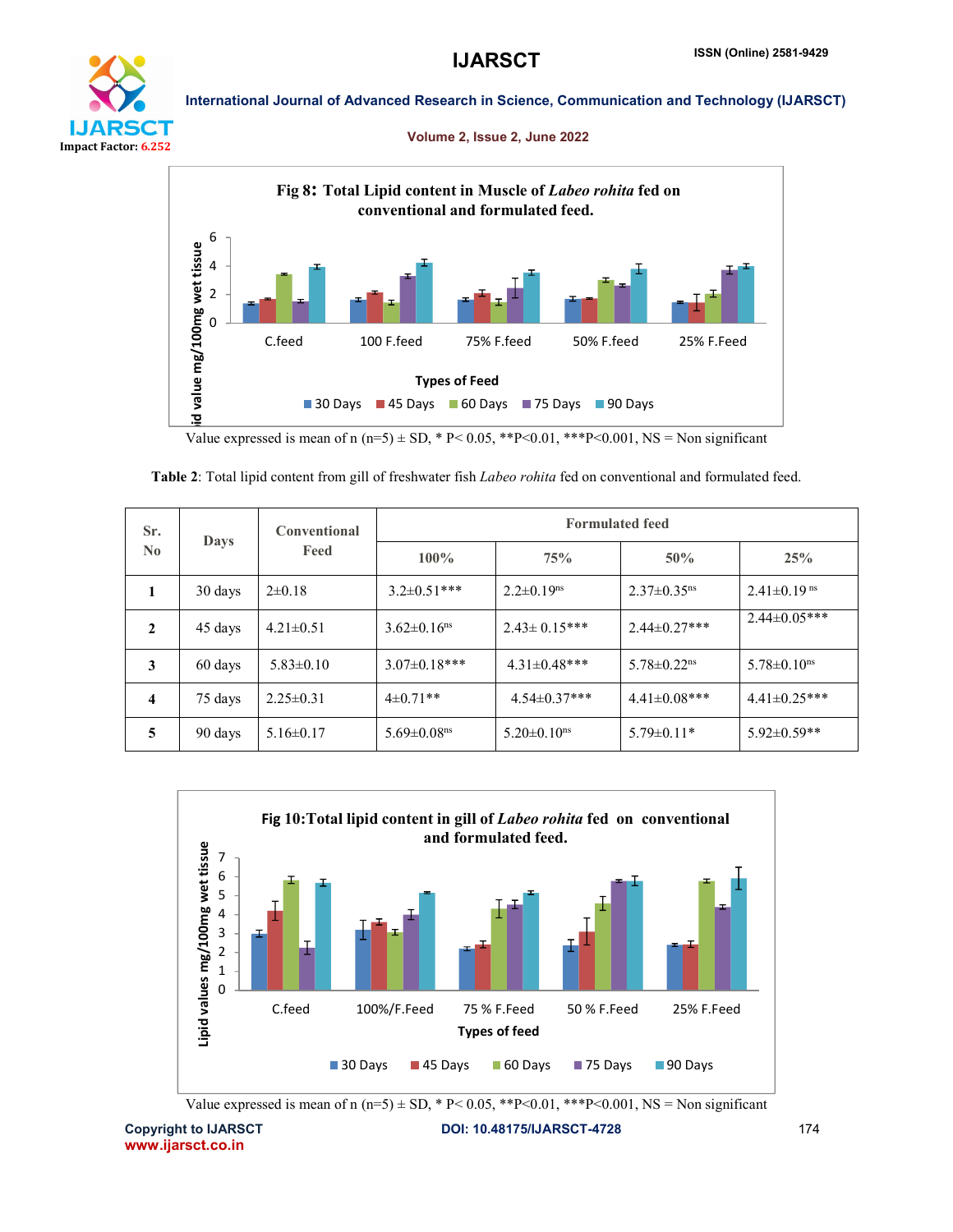

### Volume 2, Issue 2, June 2022

### IV. RESULT AND DISCUSSION

Islam and Tanaka (2004) reported that, protein is one of the most important dietary nutrients in feed and which considerably affecting by growth, survival and yield or production of fish. They are providing essential and non-essential amino acids to synthesize body protein and energy for maintenance. Generally, the feed stuffs of animal origin are considered the better alternative protein sources of the fish meal in formulating fish feed because of their higher protein content and superior indispensable amino acids than that of plant origin (Robinson and Li 1998). Thus, in the present investigation, the non-conventional animal protein source such as blood of bovine animal is used in feed formulation as primary ingredient along with other ingredients which was observed enhance the growth and disease resistance in fishes. In the present study different combinations of formulated feeds were designed, accordingly to least cost formulation to include non-conventional animal protein source such as blood of bovine animal of with different percentage with groundnut oil cake (100%, 25%, 50%, and 75%) and this formulated feed was well accepted and utilized by fingerlings of *Labeo rohita* (Bhilave *et al.,*2011).

The total lipid contents of fish are reported to vary significantly with gradual increase in the weight and length of the fish and also due to seasonal changes aside from the available nutrients in varied habitats. These increments of body lipid by increasing dietary lipid level have been reported in previous studies (Kaushik and Oliva-Teles, 1985; Medale *et* al 1991, Nadaf and Bhilave 2014)

In the present study, experimental fishes fed on formulated feed was found highest lipid content at 25% formulated feed 5.92±0.59 mg/100mg wet tissue followed by 50% formulated feed followed by 100% formulated feed 5.69±0.08 mg/100mg wet tissue and 75% formulated feed was 5.20±0.10 mg/100mg wet tissue as compared to conventional feed was 5.16±0.17 mg/100mg wet tissue of 90 days experiment while the highest lipid content in muscle of experimental fishes at 100% formulated feed 4.24  $\pm$ 0.58 mg/100 mg wet tissue while at 75% formulated feed followed by 50% formulated feed followed by 25% formulated feed as compared to conventional feed of 90 days experiment.

According to Agbedi and Octobusin 2009, the total replacement of fish meal with blood meal in the diet of catfish *Gariepinus* culture in the net cages show no any adverse effect on growth (Nalawade and Bhilave 2015) Allan (1998) reported that blood meal in feed was well utilized by Barrmundii and Atlantic salmon which were adapted to carnivorous diets. In Past the literature reported that,blood meal rich in lysine, leucine and valine. and high in histidine and phenylalanine. (Crawshaw 1994, Hertrampf and pledal- Pascal 2000). Therefore, increasing research on blood. New inclusion in fish feed for better reasonable diets in the fish forming industry. As desired by fish *farmers* worldwide from obtained result, we concluded that, the formulated feed give superior growth at low cost with healthier fish.

### **REFERENCES**

- [1] Rodriguez-Gonzalez, H., Kernandez-Liamas, A. Villarreal, H., Saucedo, P.E., García-Ulloa M. and Rodriguez-Jaramillo, M.C: Gonadal development and biochemical composition of female cray fish Cherax quadricarinatus (Decapoda: Parastacidae) in relation. to the gonado somatic index at first maturation Aquaculture, 254,637-645. 2006.
- [2] Maina, R., Beames, P., Mbugua, G. I. and Kisia, S.: Digestibility and feeding value of some feed ingredients fed to tilapia (Oreochromis niloticus L.). Aquaculture Research 33: 853 - 862. 2002
- [3] Siddhuraju, P. and Becker, K.: Comparative nutritional evaluation of differentially processed mucuna seeds (Mucuna pruriens L.) DC var. utilis (Wall ex Wight) Baker ex Burck, on growth performance, feed utilization and body composition in Nile Tilapia (Oreochromis niloticus L.), Aquaculture, 34: 487 - 500.2003
- [4] Islam M. S and Tanaka M: Optimization of dietary protein requirement for pond-reared mahseer, Tor putitora Hamilton (Cypriniformes: Cyprinidae). Aquaculture Research 35, 1270-1276.2004
- [5] Nalawade., V.B and Bhilave V. B: Protein efficiency ratio and gross feed conversion efficiency (GFCE) of freshwater fish Labeo rohita fed on formulated feed. International Quarterly Journal of Life science The Bioscan 6(2): 301-303. 2011
- [6] NRC: Nutrition requirement of fish, Committee on Animal Nutrition, Board on Agriculture. National Research Council. National Academy Press, Washington, D.C. 1993
- [7] Bhilave, M.P., Nalawade, V.B., Nadaf, S. B and Bhosale S. V: Nutritional analysis of non-conventional feed resource, Uttar Pradesh j. Zoology.3 (1): 87-90. 2011

www.ijarsct.co.in